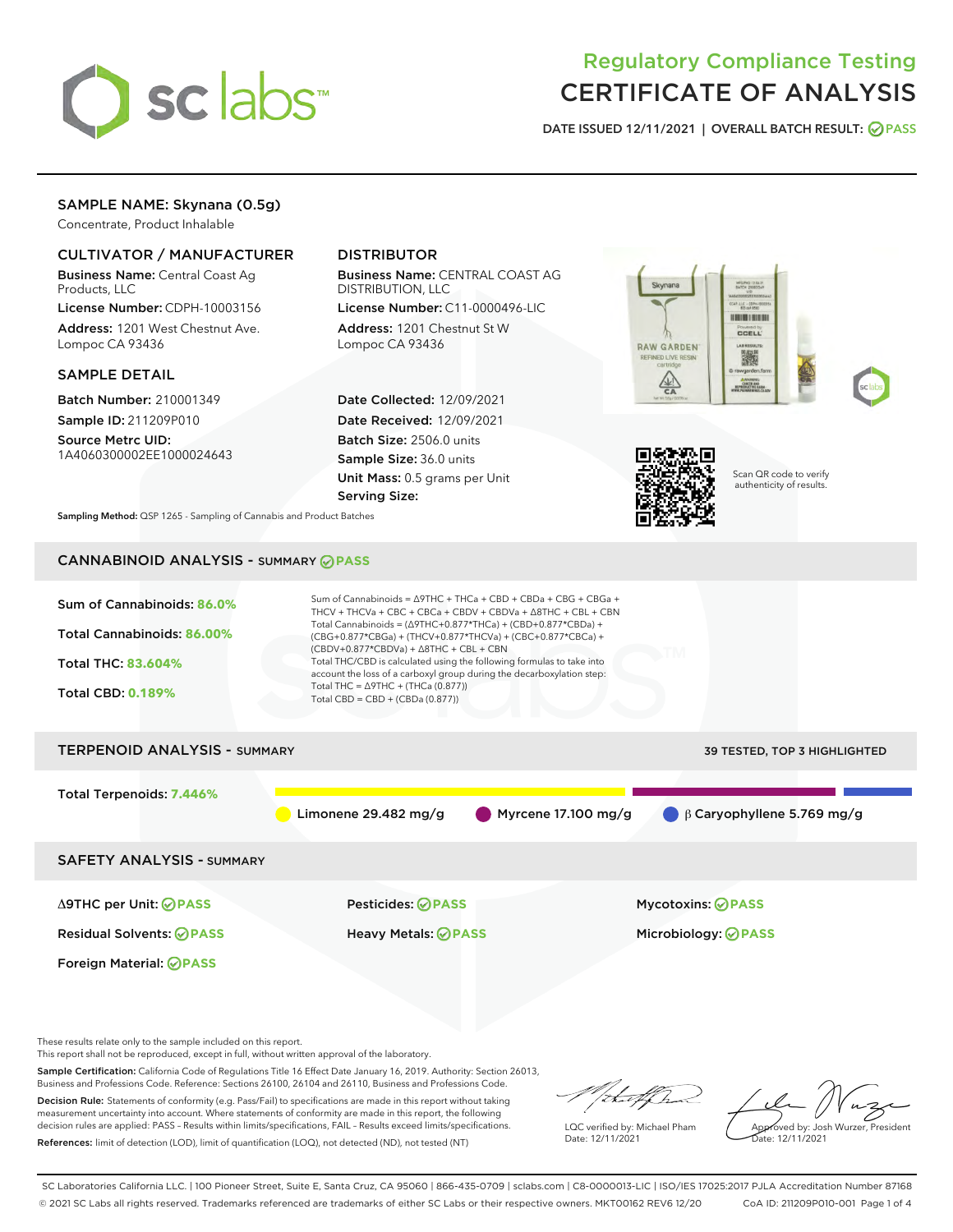

Terpene analysis utilizing gas chromatography-flame ionization detection (GC-



SKYNANA (0.5G) | DATE ISSUED 12/11/2021 | OVERALL BATCH RESULT: 2 PASS

TERPENOID TEST RESULTS - 12/11/2021

FID). **Method:** QSP 1192 - Analysis of Terpenoids by GC-FID

### CANNABINOID TEST RESULTS - 12/11/2021 2 PASS

Tested by high-performance liquid chromatography with diode-array detection (HPLC-DAD). **Method:** QSP 1157 - Analysis of Cannabinoids by HPLC-DAD

#### TOTAL CANNABINOIDS: **86.00%**

Total Cannabinoids (Total THC) + (Total CBD) + (Total CBG) + (Total THCV) + (Total CBC) + (Total CBDV) + ∆8THC + CBL + CBN

TOTAL THC: **83.604%** Total THC (∆9THC+0.877\*THCa)

TOTAL CBD: **0.189%**

Total CBD (CBD+0.877\*CBDa)

TOTAL CBG: 1.317% Total CBG (CBG+0.877\*CBGa)

TOTAL THCV: 0.49% Total THCV (THCV+0.877\*THCVa)

TOTAL CBC: ND Total CBC (CBC+0.877\*CBCa)

TOTAL CBDV: ND Total CBDV (CBDV+0.877\*CBDVa)

| <b>COMPOUND</b>            | LOD/LOQ<br>(mg/g) | <b>MEASUREMENT</b><br><b>UNCERTAINTY</b><br>(mg/g) | <b>RESULT</b><br>(mg/g) | <b>RESULT</b><br>(%) |
|----------------------------|-------------------|----------------------------------------------------|-------------------------|----------------------|
| <b>A9THC</b>               | 0.06 / 0.26       | ±28.760                                            | 836.04                  | 83.604               |
| <b>CBG</b>                 | 0.06/0.19         | ±0.519                                             | 13.17                   | 1.317                |
| <b>THCV</b>                | 0.1 / 0.2         | ±0.24                                              | 4.9                     | 0.49                 |
| <b>CBN</b>                 | 0.1/0.3           | ±0.17                                              | 2.6                     | 0.26                 |
| <b>CBD</b>                 | 0.07/0.29         | ±0.088                                             | 1.89                    | 0.189                |
| $\triangle$ 8THC           | 0.1/0.4           | ±0.11                                              | 1.4                     | 0.14                 |
| <b>THCa</b>                | 0.05/0.14         | N/A                                                | <b>ND</b>               | <b>ND</b>            |
| <b>THCVa</b>               | 0.07/0.20         | N/A                                                | <b>ND</b>               | <b>ND</b>            |
| <b>CBDa</b>                | 0.02/0.19         | N/A                                                | <b>ND</b>               | <b>ND</b>            |
| <b>CBDV</b>                | 0.04/0.15         | N/A                                                | <b>ND</b>               | <b>ND</b>            |
| <b>CBDVa</b>               | 0.03/0.53         | N/A                                                | <b>ND</b>               | <b>ND</b>            |
| <b>CBGa</b>                | 0.1/0.2           | N/A                                                | <b>ND</b>               | <b>ND</b>            |
| <b>CBL</b>                 | 0.06 / 0.24       | N/A                                                | <b>ND</b>               | <b>ND</b>            |
| <b>CBC</b>                 | 0.2 / 0.5         | N/A                                                | <b>ND</b>               | <b>ND</b>            |
| <b>CBCa</b>                | 0.07/0.28         | N/A                                                | <b>ND</b>               | <b>ND</b>            |
| <b>SUM OF CANNABINOIDS</b> |                   |                                                    | 860.0 mg/g              | 86.0%                |

#### **UNIT MASS: 0.5 grams per Unit**

| ∆9THC per Unit                         | 1120 per-package limit | 418.02 mg/unit | <b>PASS</b> |
|----------------------------------------|------------------------|----------------|-------------|
| <b>Total THC per Unit</b>              |                        | 418.02 mg/unit |             |
| <b>CBD</b> per Unit                    |                        | $0.94$ mg/unit |             |
| <b>Total CBD per Unit</b>              |                        | $0.94$ mg/unit |             |
| <b>Sum of Cannabinoids</b><br>per Unit |                        | 430.0 mg/unit  |             |
| <b>Total Cannabinoids</b><br>per Unit  |                        | 429.9 mg/unit  |             |

| <b>COMPOUND</b>         | LOD/LOQ<br>(mg/g) | <b>MEASUREMENT</b><br><b>UNCERTAINTY</b><br>(mg/g) | <b>RESULT</b><br>(mg/g)                         | <b>RESULT</b><br>(%) |
|-------------------------|-------------------|----------------------------------------------------|-------------------------------------------------|----------------------|
| Limonene                | 0.005 / 0.016     | ±0.4216                                            | 29.482                                          | 2.9482               |
| <b>Myrcene</b>          | 0.008 / 0.025     | ±0.2206                                            | 17.100                                          | 1.7100               |
| $\beta$ Caryophyllene   | 0.004 / 0.012     | ±0.2054                                            | 5.769                                           | 0.5769               |
| Ocimene                 | 0.011 / 0.038     | ±0.1849                                            | 5.761                                           | 0.5761               |
| $\beta$ Pinene          | 0.004 / 0.014     | ±0.0484                                            | 4.210                                           | 0.4210               |
| $\alpha$ Pinene         | 0.005 / 0.017     | ±0.0303                                            | 3.523                                           | 0.3523               |
| trans-ß-Farnesene       | 0.008 / 0.025     | ±0.0592                                            | 1.668                                           | 0.1668               |
| $\alpha$ Humulene       | 0.009 / 0.029     | ±0.0527                                            | 1.641                                           | 0.1641               |
| Fenchol                 | 0.010 / 0.034     | ±0.0604                                            | 1.560                                           | 0.1560               |
| Linalool                | 0.009 / 0.032     | ±0.0385                                            | 1.013                                           | 0.1013               |
| Terpineol               | 0.016 / 0.055     | ±0.0571                                            | 0.930                                           | 0.0930               |
| Camphene                | 0.005 / 0.015     | ±0.0059                                            | 0.511                                           | 0.0511               |
| Terpinolene             | 0.008 / 0.026     | ±0.0101                                            | 0.491                                           | 0.0491               |
| Borneol                 | 0.005 / 0.016     | ±0.0104                                            | 0.248                                           | 0.0248               |
| <b>Nerolidol</b>        | 0.009 / 0.028     | ±0.0106                                            | 0.169                                           | 0.0169               |
| Fenchone                | 0.009 / 0.028     | ±0.0023                                            | 0.078                                           | 0.0078               |
| Valencene               | 0.009 / 0.030     | ±0.0037                                            | 0.054                                           | 0.0054               |
| $\alpha$ Bisabolol      | 0.008 / 0.026     | ±0.0028                                            | 0.052                                           | 0.0052               |
| Caryophyllene<br>Oxide  | 0.010 / 0.033     | ±0.0020                                            | 0.043                                           | 0.0043               |
| $\gamma$ Terpinene      | 0.006 / 0.018     | ±0.0007                                            | 0.041                                           | 0.0041               |
| $\alpha$ Terpinene      | 0.005 / 0.017     | ±0.0006                                            | 0.037                                           | 0.0037               |
| Sabinene Hydrate        | 0.006 / 0.022     | ±0.0012                                            | 0.031                                           | 0.0031               |
| $\alpha$ Phellandrene   | 0.006 / 0.020     | ±0.0003                                            | 0.021                                           | 0.0021               |
| Citronellol             | 0.003 / 0.010     | ±0.0009                                            | 0.018                                           | 0.0018               |
| Geraniol                | 0.002 / 0.007     | ±0.0004                                            | 0.009                                           | 0.0009               |
| 3 Carene                | 0.005 / 0.018     | N/A                                                | <loq< th=""><th><loq< th=""></loq<></th></loq<> | <loq< th=""></loq<>  |
| p-Cymene                | 0.005 / 0.016     | N/A                                                | $<$ LOQ                                         | <loq< th=""></loq<>  |
| Nerol                   | 0.003 / 0.011     | N/A                                                | <loq< th=""><th><loq< th=""></loq<></th></loq<> | <loq< th=""></loq<>  |
| Sabinene                | 0.004 / 0.014     | N/A                                                | <b>ND</b>                                       | <b>ND</b>            |
| Eucalyptol              | 0.006 / 0.018     | N/A                                                | ND                                              | <b>ND</b>            |
| (-)-Isopulegol          | 0.005 / 0.016     | N/A                                                | ND                                              | ND                   |
| Camphor                 | 0.006 / 0.019     | N/A                                                | ND                                              | ND                   |
| Isoborneol              | 0.004 / 0.012     | N/A                                                | <b>ND</b>                                       | <b>ND</b>            |
| Menthol                 | 0.008 / 0.025     | N/A                                                | <b>ND</b>                                       | ND                   |
| $R-(+)$ -Pulegone       | 0.003 / 0.011     | N/A                                                | ND                                              | ND                   |
| <b>Geranyl Acetate</b>  | 0.004 / 0.014     | N/A                                                | <b>ND</b>                                       | <b>ND</b>            |
| $\alpha$ Cedrene        | 0.005 / 0.016     | N/A                                                | <b>ND</b>                                       | ND                   |
| Guaiol                  | 0.009 / 0.030     | N/A                                                | ND                                              | ND                   |
| Cedrol                  | 0.008 / 0.027     | N/A                                                | <b>ND</b>                                       | ND                   |
| <b>TOTAL TERPENOIDS</b> |                   |                                                    | 74.460 mg/g                                     | 7.446%               |

SC Laboratories California LLC. | 100 Pioneer Street, Suite E, Santa Cruz, CA 95060 | 866-435-0709 | sclabs.com | C8-0000013-LIC | ISO/IES 17025:2017 PJLA Accreditation Number 87168 © 2021 SC Labs all rights reserved. Trademarks referenced are trademarks of either SC Labs or their respective owners. MKT00162 REV6 12/20 CoA ID: 211209P010-001 Page 2 of 4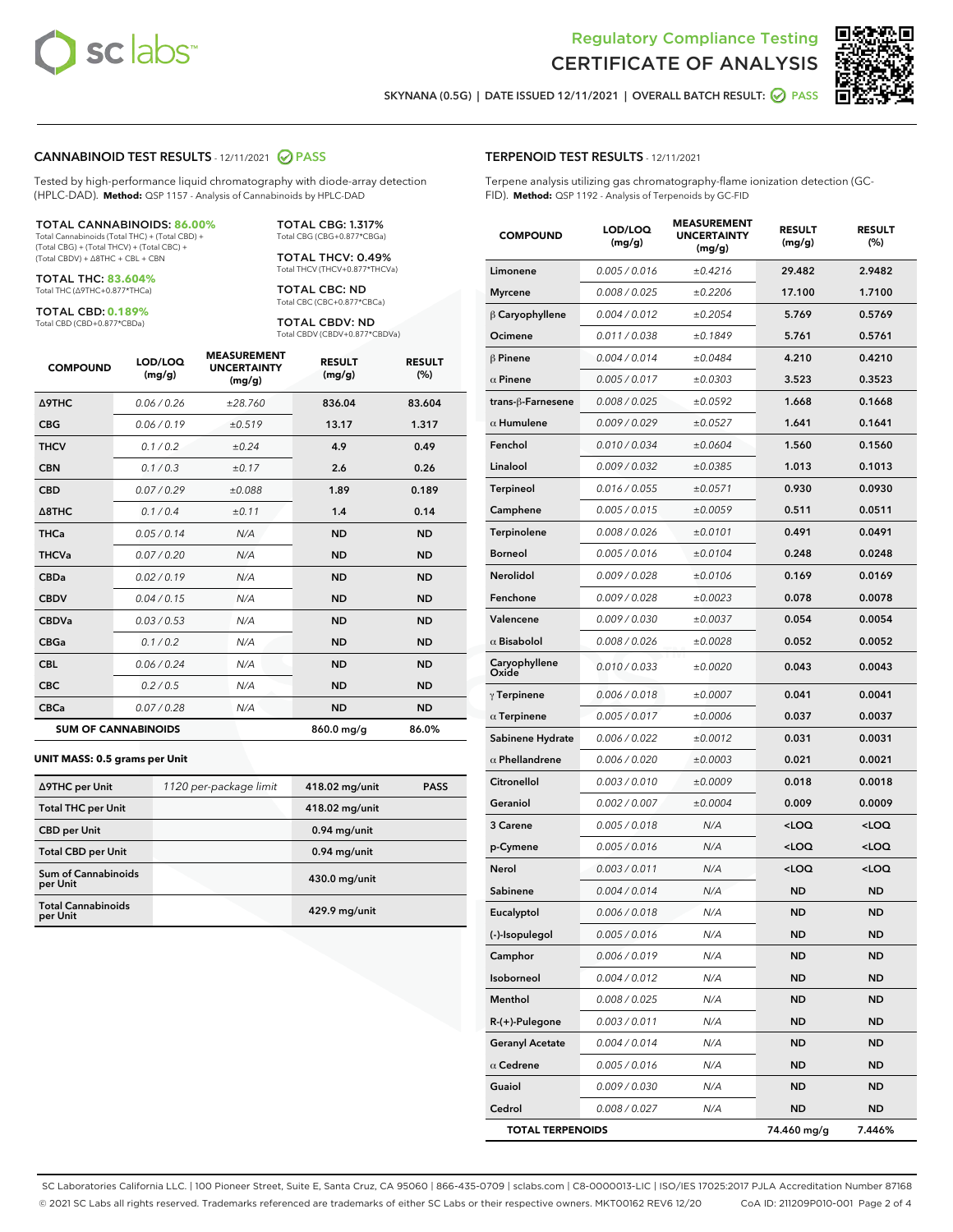



SKYNANA (0.5G) | DATE ISSUED 12/11/2021 | OVERALL BATCH RESULT: O PASS

# CATEGORY 1 PESTICIDE TEST RESULTS - 12/11/2021 2 PASS

Pesticide and plant growth regulator analysis utilizing high-performance liquid chromatography-mass spectrometry (HPLC-MS) or gas chromatography-mass spectrometry (GC-MS). \*GC-MS utilized where indicated. **Method:** QSP 1212 - Analysis of Pesticides and Mycotoxins by LC-MS or QSP 1213 - Analysis of Pesticides by GC-MS

| <b>COMPOUND</b>             | LOD/LOQ<br>$(\mu g/g)$ | <b>ACTION</b><br><b>LIMIT</b><br>$(\mu g/g)$ | <b>MEASUREMENT</b><br><b>UNCERTAINTY</b><br>$(\mu g/g)$ | <b>RESULT</b><br>$(\mu g/g)$ | <b>RESULT</b> |
|-----------------------------|------------------------|----------------------------------------------|---------------------------------------------------------|------------------------------|---------------|
| Aldicarb                    | 0.03 / 0.08            | $\ge$ LOD                                    | N/A                                                     | <b>ND</b>                    | <b>PASS</b>   |
| Carbofuran                  | 0.02 / 0.05            | $\ge$ LOD                                    | N/A                                                     | <b>ND</b>                    | <b>PASS</b>   |
| Chlordane*                  | 0.03 / 0.08            | $\ge$ LOD                                    | N/A                                                     | <b>ND</b>                    | <b>PASS</b>   |
| Chlorfenapyr*               | 0.03/0.10              | $\ge$ LOD                                    | N/A                                                     | <b>ND</b>                    | <b>PASS</b>   |
| Chlorpyrifos                | 0.02 / 0.06            | $\ge$ LOD                                    | N/A                                                     | <b>ND</b>                    | <b>PASS</b>   |
| Coumaphos                   | 0.02 / 0.07            | $\ge$ LOD                                    | N/A                                                     | <b>ND</b>                    | <b>PASS</b>   |
| Daminozide                  | 0.02/0.07              | $\ge$ LOD                                    | N/A                                                     | <b>ND</b>                    | <b>PASS</b>   |
| <b>DDVP</b><br>(Dichlorvos) | 0.03/0.09              | $>$ LOD                                      | N/A                                                     | <b>ND</b>                    | <b>PASS</b>   |
| Dimethoate                  | 0.03 / 0.08            | $\ge$ LOD                                    | N/A                                                     | <b>ND</b>                    | <b>PASS</b>   |
| Ethoprop(hos)               | 0.03/0.10              | $>$ LOD                                      | N/A                                                     | <b>ND</b>                    | <b>PASS</b>   |
| Etofenprox                  | 0.02 / 0.06            | $\ge$ LOD                                    | N/A                                                     | <b>ND</b>                    | <b>PASS</b>   |
| Fenoxycarb                  | 0.03 / 0.08            | $\ge$ LOD                                    | N/A                                                     | <b>ND</b>                    | <b>PASS</b>   |
| Fipronil                    | 0.03/0.08              | $>$ LOD                                      | N/A                                                     | <b>ND</b>                    | <b>PASS</b>   |
| Imazalil                    | 0.02 / 0.06            | $\ge$ LOD                                    | N/A                                                     | <b>ND</b>                    | <b>PASS</b>   |
| <b>Methiocarb</b>           | 0.02 / 0.07            | $\ge$ LOD                                    | N/A                                                     | <b>ND</b>                    | <b>PASS</b>   |
| Methyl<br>parathion         | 0.03/0.10              | $\ge$ LOD                                    | N/A                                                     | <b>ND</b>                    | <b>PASS</b>   |
| <b>Mevinphos</b>            | 0.03/0.09              | $\ge$ LOD                                    | N/A                                                     | <b>ND</b>                    | <b>PASS</b>   |
| Paclobutrazol               | 0.02 / 0.05            | $\ge$ LOD                                    | N/A                                                     | <b>ND</b>                    | <b>PASS</b>   |
| Propoxur                    | 0.03/0.09              | $\ge$ LOD                                    | N/A                                                     | <b>ND</b>                    | <b>PASS</b>   |
| Spiroxamine                 | 0.03 / 0.08            | $\ge$ LOD                                    | N/A                                                     | <b>ND</b>                    | <b>PASS</b>   |
| Thiacloprid                 | 0.03/0.10              | $\ge$ LOD                                    | N/A                                                     | <b>ND</b>                    | <b>PASS</b>   |

#### CATEGORY 2 PESTICIDE TEST RESULTS - 12/11/2021 @ PASS

| <b>COMPOUND</b>          | LOD/LOO<br>$(\mu g/g)$ | <b>ACTION</b><br>LIMIT<br>$(\mu g/g)$ | <b>MEASUREMENT</b><br><b>UNCERTAINTY</b><br>$(\mu g/g)$ | <b>RESULT</b><br>$(\mu g/g)$ | <b>RESULT</b> |  |
|--------------------------|------------------------|---------------------------------------|---------------------------------------------------------|------------------------------|---------------|--|
| Abamectin                | 0.03/0.10              | 0.1                                   | N/A                                                     | <b>ND</b>                    | <b>PASS</b>   |  |
| Acephate                 | 0.02/0.07              | 0.1                                   | N/A                                                     | <b>ND</b>                    | <b>PASS</b>   |  |
| Acequinocyl              | 0.02/0.07              | 0.1                                   | N/A                                                     | <b>ND</b>                    | <b>PASS</b>   |  |
| Acetamiprid              | 0.02/0.05              | 0.1                                   | N/A                                                     | <b>ND</b>                    | <b>PASS</b>   |  |
| Azoxystrobin             | 0.02/0.07              | 0.1                                   | N/A                                                     | <b>ND</b>                    | <b>PASS</b>   |  |
| <b>Bifenazate</b>        | 0.01 / 0.04            | 0.1                                   | N/A                                                     | <b>ND</b>                    | <b>PASS</b>   |  |
| <b>Bifenthrin</b>        | 0.02 / 0.05            | 3                                     | N/A                                                     | <b>ND</b>                    | <b>PASS</b>   |  |
| <b>Boscalid</b>          | 0.03/0.09              | 0.1                                   | N/A                                                     | <b>ND</b>                    | <b>PASS</b>   |  |
| Captan                   | 0.19/0.57              | 07                                    | N/A                                                     | <b>ND</b>                    | <b>PASS</b>   |  |
| Carbaryl                 | 0.02/0.06              | 0.5                                   | N/A                                                     | <b>ND</b>                    | <b>PASS</b>   |  |
| Chlorantranilip-<br>role | 0.04/0.12              | 10                                    | N/A                                                     | <b>ND</b>                    | <b>PASS</b>   |  |
| Clofentezine             | 0 03 / 0 09            | 0 <sub>1</sub>                        | N/A                                                     | <b>ND</b>                    | <b>PASS</b>   |  |

| <b>CATEGORY 2 PESTICIDE TEST RESULTS</b> - 12/11/2021 continued |  |  |
|-----------------------------------------------------------------|--|--|
|                                                                 |  |  |

| <b>COMPOUND</b>               | LOD/LOQ<br>(µg/g) | <b>ACTION</b><br><b>LIMIT</b><br>(µg/g) | <b>MEASUREMENT</b><br><b>UNCERTAINTY</b><br>$(\mu g/g)$ | <b>RESULT</b><br>(µg/g) | <b>RESULT</b> |
|-------------------------------|-------------------|-----------------------------------------|---------------------------------------------------------|-------------------------|---------------|
| Cyfluthrin                    | 0.12 / 0.38       | $\overline{c}$                          | N/A                                                     | ND                      | <b>PASS</b>   |
| Cypermethrin                  | 0.11/0.32         | 1                                       | N/A                                                     | ND                      | <b>PASS</b>   |
| <b>Diazinon</b>               | 0.02 / 0.05       | 0.1                                     | N/A                                                     | ND                      | <b>PASS</b>   |
| Dimethomorph                  | 0.03 / 0.09       | 2                                       | N/A                                                     | <b>ND</b>               | <b>PASS</b>   |
| Etoxazole                     | 0.02 / 0.06       | 0.1                                     | N/A                                                     | ND                      | <b>PASS</b>   |
| Fenhexamid                    | 0.03 / 0.09       | 0.1                                     | N/A                                                     | <b>ND</b>               | <b>PASS</b>   |
| Fenpyroximate                 | 0.02 / 0.06       | 0.1                                     | N/A                                                     | ND                      | <b>PASS</b>   |
| Flonicamid                    | 0.03 / 0.10       | 0.1                                     | N/A                                                     | ND                      | <b>PASS</b>   |
| Fludioxonil                   | 0.03 / 0.10       | 0.1                                     | N/A                                                     | ND                      | <b>PASS</b>   |
| Hexythiazox                   | 0.02 / 0.07       | 0.1                                     | N/A                                                     | ND                      | <b>PASS</b>   |
| Imidacloprid                  | 0.04 / 0.11       | 5                                       | N/A                                                     | ND                      | <b>PASS</b>   |
| Kresoxim-methyl               | 0.02 / 0.07       | 0.1                                     | N/A                                                     | ND                      | <b>PASS</b>   |
| Malathion                     | 0.03 / 0.09       | 0.5                                     | N/A                                                     | <b>ND</b>               | <b>PASS</b>   |
| Metalaxyl                     | 0.02 / 0.07       | $\overline{c}$                          | N/A                                                     | ND                      | <b>PASS</b>   |
| Methomyl                      | 0.03 / 0.10       | 1                                       | N/A                                                     | <b>ND</b>               | <b>PASS</b>   |
| Myclobutanil                  | 0.03 / 0.09       | 0.1                                     | N/A                                                     | <b>ND</b>               | <b>PASS</b>   |
| Naled                         | 0.02 / 0.07       | 0.1                                     | N/A                                                     | <b>ND</b>               | <b>PASS</b>   |
| Oxamyl                        | 0.04 / 0.11       | 0.5                                     | N/A                                                     | <b>ND</b>               | <b>PASS</b>   |
| Pentachloronitro-<br>benzene* | 0.03/0.09         | 0.1                                     | N/A                                                     | ND                      | <b>PASS</b>   |
| Permethrin                    | 0.04 / 0.12       | 0.5                                     | N/A                                                     | <b>ND</b>               | <b>PASS</b>   |
| Phosmet                       | 0.03 / 0.10       | 0.1                                     | N/A                                                     | ND                      | <b>PASS</b>   |
| Piperonylbu-<br>toxide        | 0.02 / 0.07       | 3                                       | N/A                                                     | <b>ND</b>               | <b>PASS</b>   |
| Prallethrin                   | 0.03 / 0.08       | 0.1                                     | N/A                                                     | ND                      | <b>PASS</b>   |
| Propiconazole                 | 0.02 / 0.07       | 0.1                                     | N/A                                                     | <b>ND</b>               | <b>PASS</b>   |
| Pyrethrins                    | 0.04 / 0.12       | 0.5                                     | N/A                                                     | ND                      | <b>PASS</b>   |
| Pyridaben                     | 0.02 / 0.07       | 0.1                                     | N/A                                                     | ND                      | <b>PASS</b>   |
| Spinetoram                    | 0.02 / 0.07       | 0.1                                     | N/A                                                     | <b>ND</b>               | <b>PASS</b>   |
| Spinosad                      | 0.02 / 0.07       | 0.1                                     | N/A                                                     | <b>ND</b>               | <b>PASS</b>   |
| Spiromesifen                  | 0.02 / 0.05       | 0.1                                     | N/A                                                     | ND                      | <b>PASS</b>   |
| Spirotetramat                 | 0.02 / 0.06       | 0.1                                     | N/A                                                     | ND                      | <b>PASS</b>   |
| Tebuconazole                  | 0.02 / 0.07       | 0.1                                     | N/A                                                     | ND                      | <b>PASS</b>   |
| Thiamethoxam                  | 0.03 / 0.10       | 5                                       | N/A                                                     | ND                      | <b>PASS</b>   |
| Trifloxystrobin               | 0.03 / 0.08       | 0.1                                     | N/A                                                     | ND                      | <b>PASS</b>   |

SC Laboratories California LLC. | 100 Pioneer Street, Suite E, Santa Cruz, CA 95060 | 866-435-0709 | sclabs.com | C8-0000013-LIC | ISO/IES 17025:2017 PJLA Accreditation Number 87168 © 2021 SC Labs all rights reserved. Trademarks referenced are trademarks of either SC Labs or their respective owners. MKT00162 REV6 12/20 CoA ID: 211209P010-001 Page 3 of 4